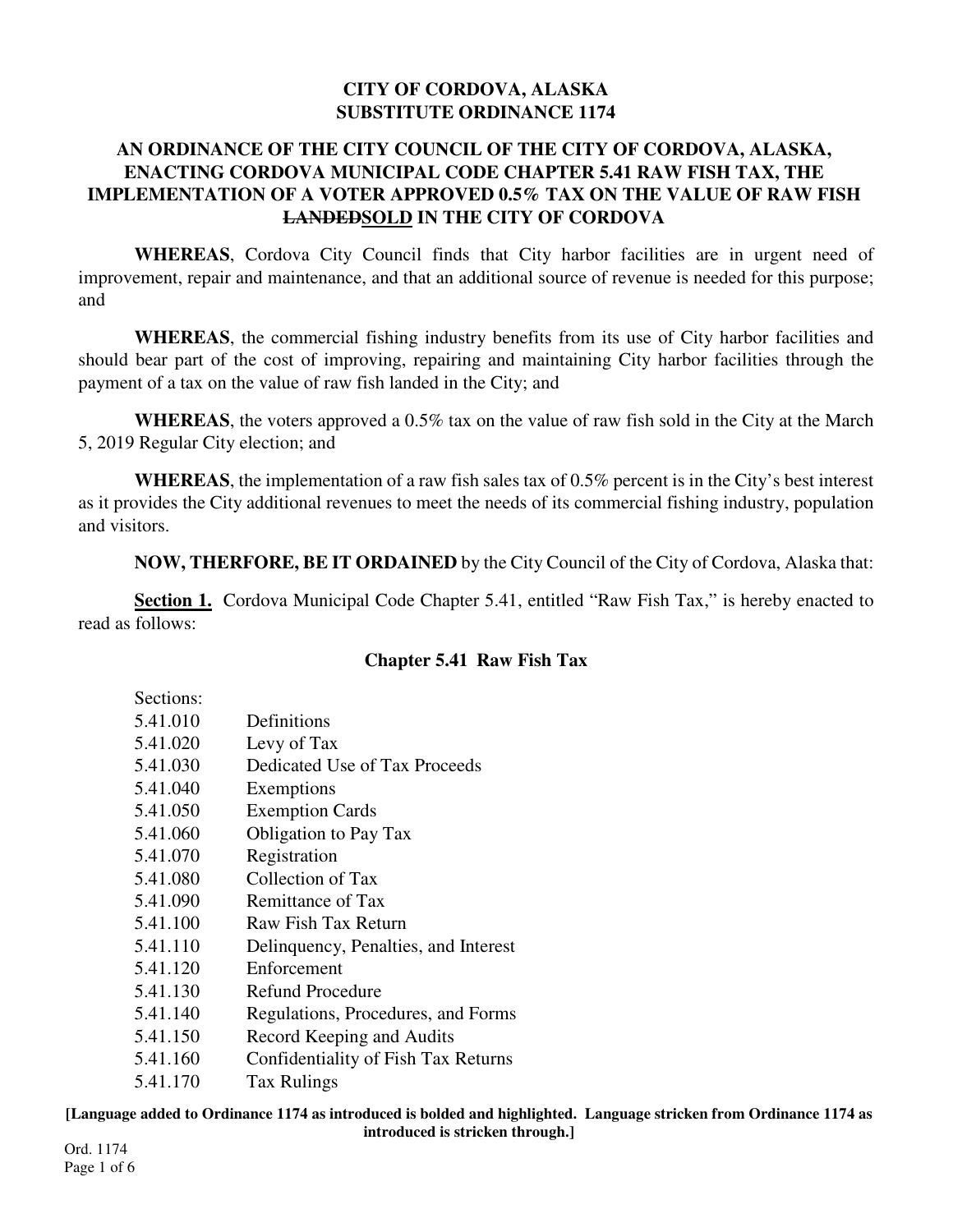## **5.41.010 - Definitions.**

For purposes of this Chapter, the following terms shall be defined as follows:

- A. "Buyer" means any individual or entity, whether acting as principal, agent or broker, purchasing raw fish from a Seller and required and responsible to collect and remit raw fish sales tax under this Chapter. **A direct to market seller qualifies as a "Buyer" when falling within this definition.**
- B. "Indirect consideration" means anything of value furnished directly or indirectly to a Seller by a Buyer. Indirect consideration includes, but is not limited to, any discounts or payments made for fuel, supplies, ice, gear, handling fees, tender fees, or volume bonuses, whether paid at the time of purchase or later.
- C. "Processed" means raw fish has been cooked, canned, smoked, butchered, frozen, salted, dehydrated, or other actions have occurred to modify the condition of raw fish in preparation of the raw fish for sale. Processed does not mean decapitating, gutting, gilling, sliming, or icing of raw fish by the person harvesting the fish if done for the purpose of maintaining the quality of the raw fish until it can be sold.
- D. "Raw fish" means fin fish and shellfish and includes, but is not limited to: crabs, shrimp, scallops, clams, oysters, salmon, halibut, cod, trout, rockfish that have not been processed.
- E. "Sale price" means total consideration in money, credit, rights or other property paid or given to Seller by a Buyer in exchange for raw fish transferred, sold or otherwise conveyed within the boundaries of the City. "Total consideration" as used in this Chapter includes but is not limited to cash value and any indirect consideration.
- F. "Seller" means a person or entity that has caught raw fish and sells it to a Buyer.

# **5.41.020** - **Levy of Tax.**

There is levied a raw fish sales tax of 0.5% on the sale price of raw fish transferred, sold or otherwise conveyed within the boundaries of the City. Raw fish delivered outside the boundaries of the City shall be taxable if the sales are contracted for or agreed to be made within the City.

# **5.41.030 - Dedicated Use of Tax Proceeds.**

The net proceeds from the taxes levied by this Chapter shall be used for the cost of improving, repairing and maintaining City harbor facilities.

# **5.41.040 - Exemptions.**

The following sales of raw fish are exempt transactions and are not subject to taxation by the City under this Chapter:

A. The sale of raw fish for the sole purpose and use as bait.

# **B. The sale of raw fish by a hatchery permitted under AS 16.10.**

# **5.41.050 - Exemption Cards.**

A. Any person or entity claiming exemption from raw fish sales tax collection or remittance under this Chapter shall apply to the City for an exemption authorization card within one month of any purchase or sale of raw fish. Any Seller may refuse to accept the exemption card if he or she believes that the sale of raw fish is not tax exempt.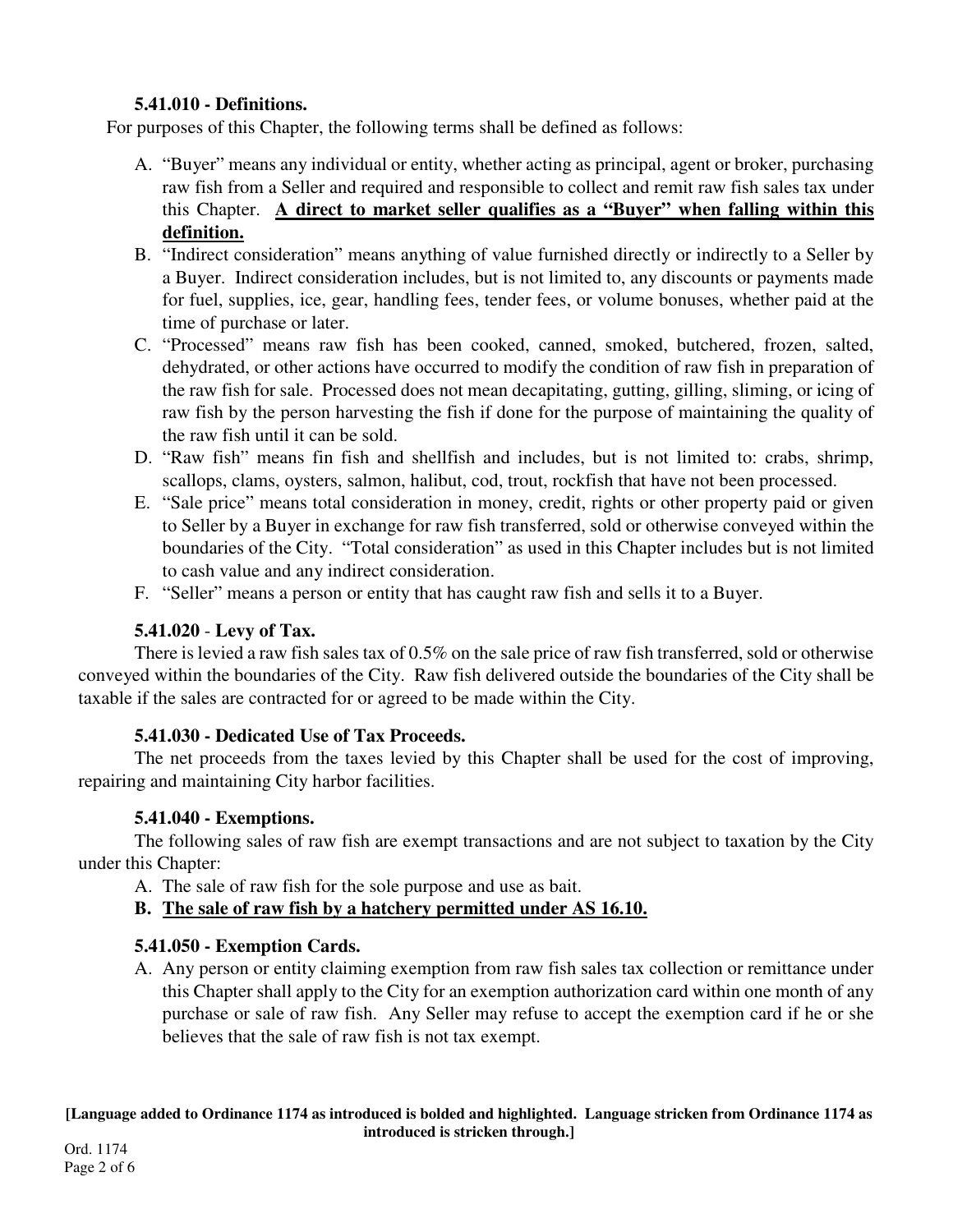B. An exemption card may be revoked, and a revocation appealed in the same manner as provided in Section 5.40.032 of the Code. The burden of establishing an exemption shall be on the person claiming an exemption.

## **5.41.050 - Obligation to Pay Tax.**

- A. The obligation to pay the tax to the City is upon Seller; however, Buyer shall retain the raw fish sales tax at the time of the sale and shall remit the amount retained to the City as provided in this Chapter. Collection by Buyer shall not limit the liability of Seller to the City to pay the tax.
- B. All raw fish sales taxes collected by Buyer are City monies and must be held in trust for the City. Buyer is accountable to the City for all taxes collected until the taxes have been transferred to the City in full.

## **5.41.070 – Registration.**

- A. All Buyers of raw fish shall file an application for a certificate of registration to be submitted to the Finance Director on a form approved by the Finance Director and available online or at City Hall. All applications must be complete and accompanied by the registration fee required under this Section.
- B. The application shall include, but may not be limited to, the following information:
	- 1. The name of the applicant.
	- 2. The name under which the applicant intends to buy raw fish within the boundaries of the City.
	- 3. The applicant's mailing address, telephone number and email address.
	- 4. The street address and legal description of each location in the City where the applicant will engage in business.
	- 5. If the applicant is not a natural person, the applicant's type of organization, and the jurisdiction under whose laws the applicant was organized.
	- 6. Proof that the Buyer maintains a business license as required by the Code and a fisheries business license with the State of Alaska.
- C. The application fee for a certificate of registration under this section is \$35.00.

# **5.41.080 - Collection of Tax.**

- A. Buyer shall add the 0.5% raw fish sales tax to the sale price of raw fish and collect the tax at the time raw fish is purchased from Seller. Notwithstanding the liability of Seller, taxes collected or taxes that should have been collected by Buyer under this Chapter are monies of the City for which Buyer is at all times liable to the City.
- B. On any invoice, bill or other record of payment, the tax must be shown as a separate and distinct item. The tax imposed on the sale of more than one separately priced item may be shown as a total tax on the aggregate price of all items purchased and delivered at one time.

# **5.41.090 – Remittance of Tax to the City.**

- A. Taxes collected by Buyer shall be remitted to the City **March 31 of the year following the year of activity subject to tax under this chapter.**by the 15<sup>th</sup> of the month following the calendar month in which the taxes were or should have been collected, together with the form required by the City.
- B. A Buyer who sells his or her business, business inventory, or accounts receivable to another, shall file a final raw fish sales tax return within 15 days after the date of sale. The purchaser of

#### **[Language added to Ordinance 1174 as introduced is bolded and highlighted. Language stricken from Ordinance 1174 as introduced is stricken through.]**

Ord. 1174 Page 3 of 6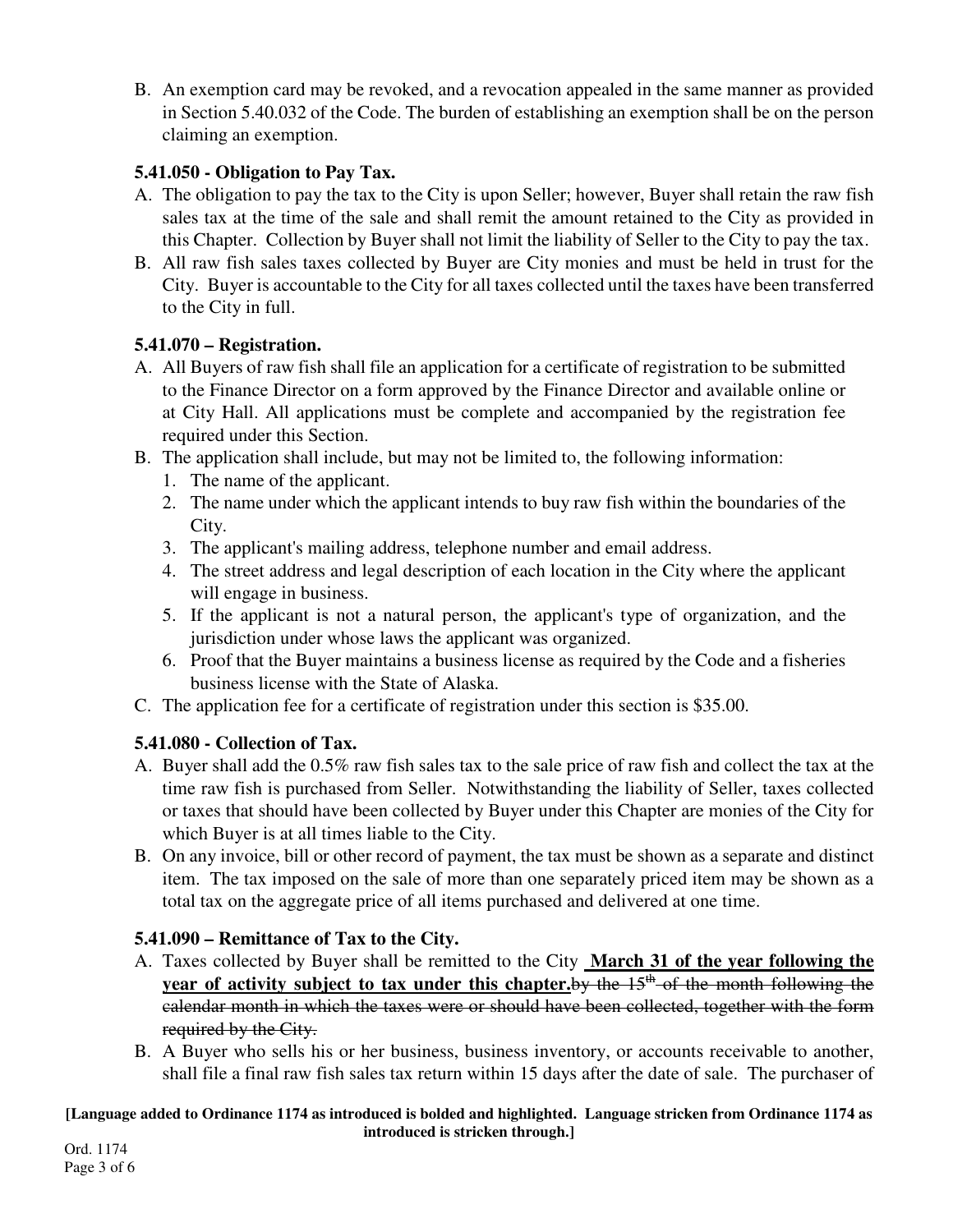the business, business inventory, or accounts receivable shall withhold a portion of the purchase money sufficient to pay the tax, penalties, and interest that may be due until Seller displays a receipt from the City showing that all tax obligations imposed by this Chapter have been paid. If any purchaser of a business, business inventory, or accounts receivable fails to withhold this sum, the purchaser shall be personally liable the taxes, penalties and interest owed by Seller of the business, business inventory, or accounts receivable to the City. The City may continue to make efforts to collect the tax from the person or entity who owned the business or accounts receivables at the time the liability was incurred.

C. If Buyer terminates his or her business without the benefit of a purchaser, successor or assign, Buyer shall make a final return and settlement of tax obligations within fifteen (15) days of the termination of business.

### **5.41.100 - Raw Fish Tax Return.**

At the time the tax is remitted **under Section 5.41.090,** Buyer must file a completed raw fish sales tax return with the Finance Department. Tax forms are available at City Hall. The Buyer submitting the return must sign the return certifying that the return correctly states the information set forth therein. The tax return shall set forth:

- A. Name and address of Buyer;
- B. The calendar month covered by the return;
- C. The date the return is prepared;
- D. The total sale price of raw fish purchased, sold, or delivered within the City during the calendar month by pounds, average price per pound, and by species;
- E. Taxes due; and,
- F. Such other information as may be required by the City or the City Manager.

## **5.41.110 - Delinquency, Penalties, and Interest.**

In the event that a party fails to remit taxes when due, the City shall be entitled to recover penalties and interest as follows:

A. Penalties and interest as provided in Section 5.40.130 of the Code.

- B. All payments received shall be applied in the following order of priority:
	- 1. Penalties due, beginning with the oldest penalty;
	- 2. Interest due, beginning with the interest due on the oldest month; and
	- 3. Taxes due, beginning with the taxes due from the oldest month.
- C. The tax, penalty and interest, as imposed by this chapter, together with all administrative and legal costs incurred, shall constitute a lien in favor of the city upon all the delinquent taxpayer's real and personal property. The lien arises upon delinquency and continues until the liability for the amount is satisfied, or the property is sold at a foreclosure sale. The lien has priority as allowed by AS 29.45.650(e).

## **5.41.120 - Enforcement.**

- A. If tax is not paid when due, the City may enforce the payment of the tax, interest and any penalties by any method permitted by law, including but not limited to the lien and sale of property of the delinquent taxpayer, and a personal action against the delinquent taxpayer.
- B. The City may bring an action for civil penalties for the violation of any provision of this Chapter. The City may seek injunctive relief from any violation or threatened violation of this Chapter.

#### **[Language added to Ordinance 1174 as introduced is bolded and highlighted. Language stricken from Ordinance 1174 as introduced is stricken through.]**

Ord. 1174 Page 4 of 6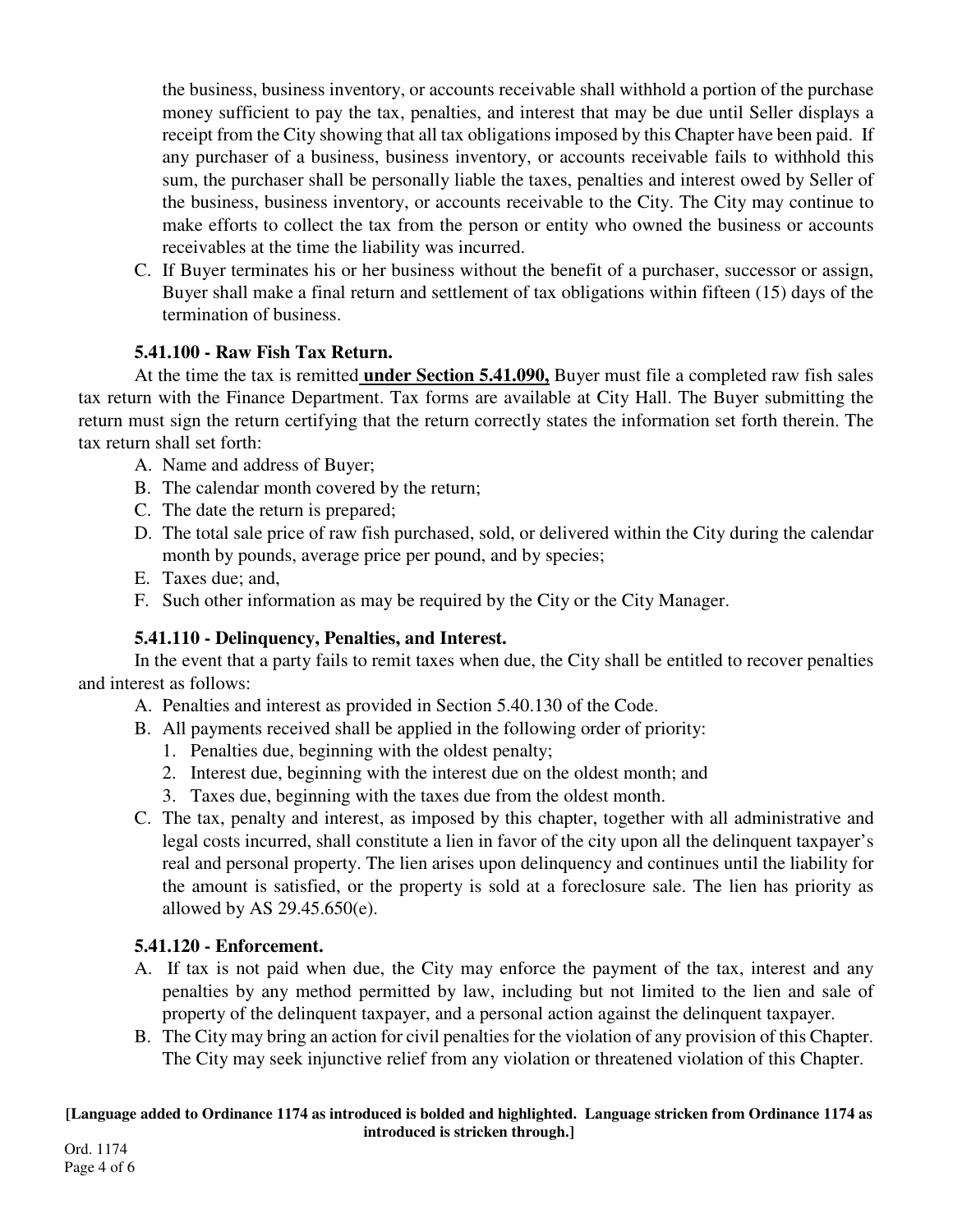- C. An action for injunctive relief may be brought notwithstanding the availability of any other remedy. Upon an application for injunctive relief and a finding of violation or threatened violation of a provision of this Chapter, the Superior Court shall grant the injunction. Each day that a violation continues is a separate violation.
- D. For the violation of any provision of this Chapter, the City may bring a criminal action without regard to whether any civil remedy is available or has been sought or obtained.

### **5.41.130 - Refund Procedure.**

- A. A claim for refund of payment of raw fish tax which is made more than six months from the date on which the tax was paid or became due and payable is forever barred.
- B. A claim for refund of payment shall be made by filing with the City Manager or his or her designee a statement of claim, specifying the date the tax was imposed, the amount of protest or refund claimed and the basis upon which the claim for refund is made. The City Manager or his or her designee shall respond in writing within 30 days. If the City Manager or his or her designee does not respond within 30 days, the claim of refund or protest shall be deemed to be approved. The decision of the City Manager or his or her designee shall be the final decision of the City.
- C. Any appeal of the City's decision must be filed in the Superior Court for the State of Alaska in Cordova within 30 days of the final decision of the City Manager or his or her designee in accordance with the Alaska Rules of Appellate Procedure. Failure to file an appeal within the time period waives any claims to a raw fish sales tax refund.

## **5.41.140 –Regulations, Procedures, and Forms.**

The City Manager may promulgate regulations, procedures, and adopt forms to implement, interpret, and apply the provisions of this Chapter.

### **5.41.150 - Record Keeping and Audits.**

- A. It shall be the duty of every Buyer to keep and preserve suitable records of all sales of raw fish made, and such other books or accounts as may be necessary to determine the amount of tax for collection of which Buyer is liable under this Chapter, including records of daily sales, together with invoices of purchases and sales, bills of lading, bills of sale or other pertinent records and documents as will substantiate and prove the accuracy of a raw fish sales tax return. It shall be the duty of every Buyer to keep and preserve for a period of three years from the date of filing any return, all such books, invoices and other records as may be necessary, all of which shall be subject to examination by the City Manager or any authorized employee or agent thereof who is engaged in checking or auditing the records of any seller required to make a return under the provisions of this chapter.
- B. For the purpose of ascertaining the correctness of a return, or for the purpose of determining the amount of tax collected or which should have been collected, the City Manager, or his or her duly authorized agent, may hold investigations and hearings concerning any matters covered by this chapter, and may examine any relevant books, papers, records or memoranda of any Buyer, and may require the attendance of any Buyer, or officer or employee of Buyer. The City Council shall have the power to issue subpoenas to compel attendance or to require production of relevant books, papers, records or memoranda.

## **5.41.160 - Confidentiality of Fish Tax Returns.**

**[Language added to Ordinance 1174 as introduced is bolded and highlighted. Language stricken from Ordinance 1174 as introduced is stricken through.]**

Ord. 1174 Page 5 of 6